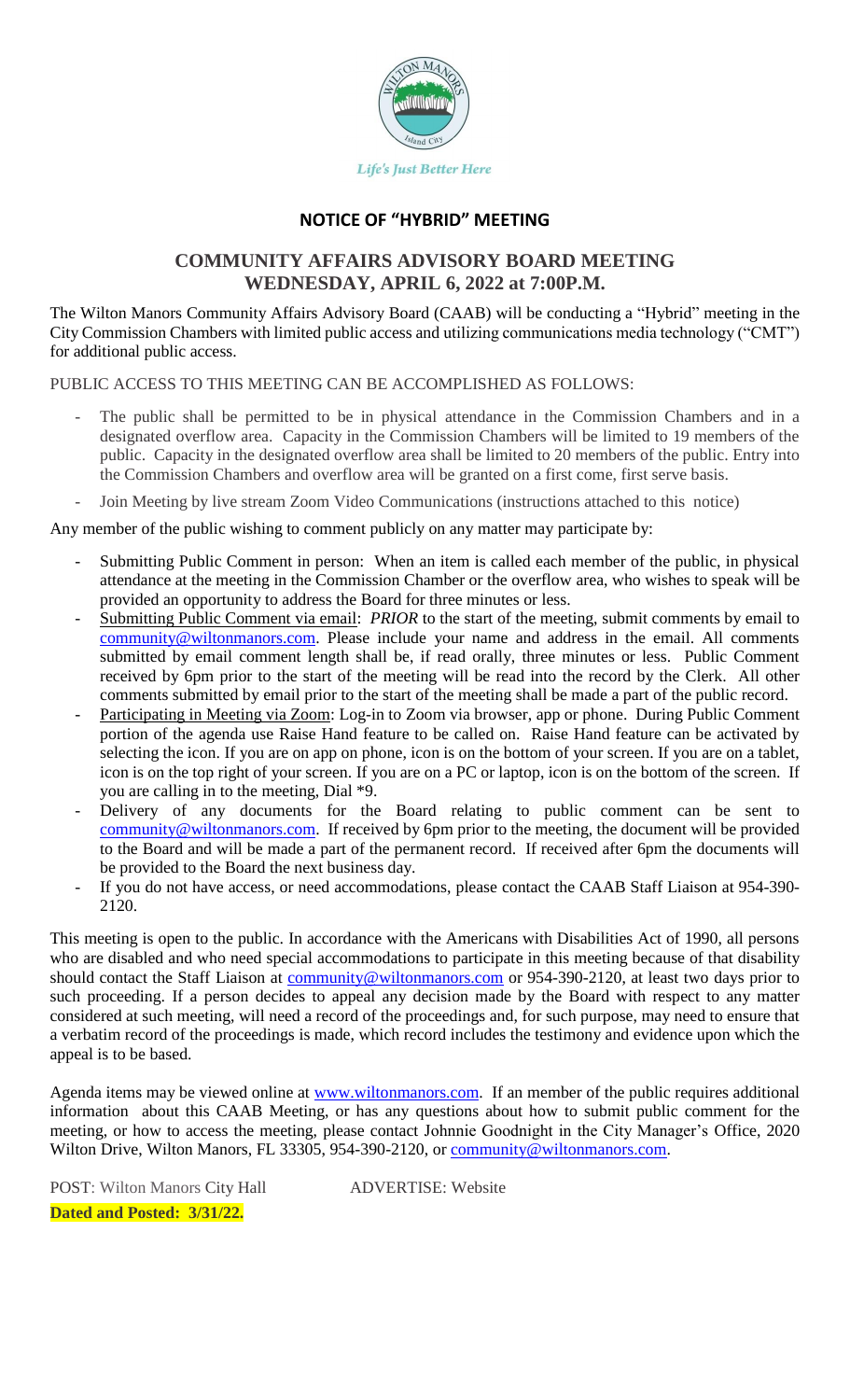Instructions for Viewing and Participating in the City's "HYBRID" CAAB Meeting In-Person and Utilizing Communications Media Technology ("CMT")

# **CMT Options for Viewing and Listening to the Meeting:**

*Through Zoom technology:* **Please click the link below to join the webinar: <https://wiltonmanors.zoom.us/j/98254543231> Or iPhone one-tap : US: +19292056099,,98254543231# or +13017158592,,98254543231# Or Telephone: Dial (for higher quality, dial a number based on your current location): US: +1 929 205 6099 or +1 301 715 8592 or +1 312 626 6799 or +1 669 900 6833 or +1 253 215 8782 or +1 346 248 7799 or 833 548 0282 (Toll Free) or 877 853 5247 (Toll Free) or 888 788 0099 (Toll Free) or 833 548 0276 (Toll Free) Webinar ID: 982 5454 3231 International numbers available:<https://wiltonmanors.zoom.us/u/ab6RJsH6aH>**

## **Wilton Manors Community Affairs Advisory Board (CAAB) MEETING AGENDA FOR WEDNESDAY, APRIL 6, 2022 – 7:00 p.m.**

#### **1. CALL TO ORDER**

- **2. PLEDGE OF ALLEGIANCE**
- **3. ROLL CALL**
- **4. ADDITIONS/CHANGES/DELETIONS** any Board Member may request to add, change or delete agenda items.
- **5. PRESENTATIONS/SPONSORSHIP REQUESTS – allow public comment with each sponsorship request a.** Wilton Manors Car Show (Mike) – request for CAAB sponsorship of \$500 event fee
	- b. Caribbean Festival (Jasmen/WMEG) request for CAAB to host/provide location on Saturday, August 13
	- c. Financial request for CAAB Bike Safety Event (Robert) Request spending up to \$1,000 for Saturday, May 14

## **6. APPROVAL OF MARCH 2, 2022 MEETING MINUTES**

## **7. UPDATE FROM CITY LIAISON**

**a.** Promotion Skip Stadnik Community Spirit nominations; CAAB financial statement.

#### **8. UPDATE FROM CHAIR**

**a.** Chair status report

**9. PUBLIC COMMENT** – members of the Public may speak on any issue for up to three minutes; reading of submitted comments.

#### **10. UNFINISHED BUSINESS:**

- **a.** Skip Stadnik Community Spirit Awards Review of nominations (due 3/31/22), selection of honorees.
- **b.** CAAB Mission Statement submitted to Commission/Commission discussion pending
- **c.** I Am Wilton Manors project update (Robert)
- **d.** Bicycle Safety Event May 14, 2022 (Robert)
- **e.** Caribbean Island Festival (Jasmen) Status report
- **f.** Wilton Manors Car Show (Mike)
- **g.** AARP Community Challenge Grant (Harrison) update/review of application

#### **11. NEW BUSINESS**

- **a.** CAAB Accomplishments & Goals document (Mike)
- **b.** CAAB Budget for fiscal year 2022-2023 (Mike/Johnnie)
- **12. COMMUNICATIONS TO COMMISSION-**To announce Skip Stadnik Community Spirit Award honorees.

#### **13. BOARD MEMBER REPORTS AND REQUESTS FOR AGENDA ITEMS**

## **14. NEXT SCHEDULED MEETING: WEDNESDAY, MAY 4, 2022 – 7p.m. – Chambers/Zoom hybrid 15. ADJOURNMENT**

**Attention Board Members:** Please confirm your attendance by contacting Johnnie Goodnight at: [jgoodnight@wiltonmanors.com](mailto:jgoodnight@wiltonmanors.com) or (954) 390-2120.

Pursuant to FS. 286.0105, if a person decides to appeal any decision made by the Board with respect to any matter considered at such meeting, they will need a record of the proceedings and that for such purposes they may need to ensure that a verbatim record of the proceedings is made, which record includes the testimony and evidence upon which the appeal is based. Any person requiring auxiliary aids and/or services for the meeting may contact the ADA coordinator at (954) 390-2120 at least 2 working days prior to the meeting. If you are hearing or speech impaired, please contact the Florida Relay Service by using the following phone numbers: 1-800-955-8779 (voice) or 1-800-955-8771 (TDD).

Please contact the City Clerk's Office at (954) 390-2123 if you are interested in submitting a City Board application or visit the City website's [\(www.wiltonmanors.com\)](http://www.wiltonmanors.com/) Boards & Committees page for more information and to access the application. **Seats of 4 Board members expired September 1, 2021 (2-year terms) and reappointments were made in the Commission Meeting of July 27, 2021. The next term-end date (3 seats) is September 1, 2022, with applications due July 2022.**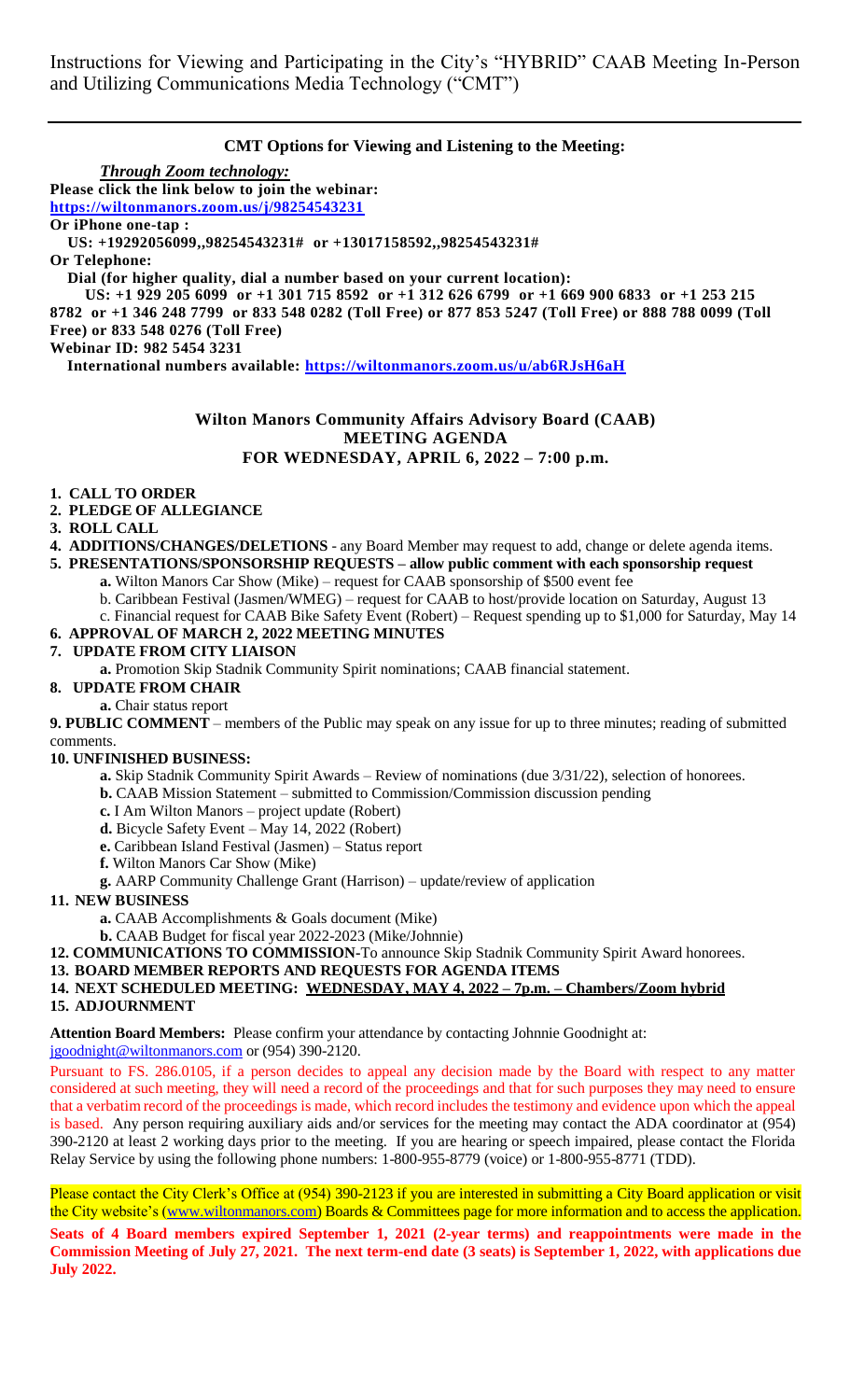

# **Community Aīairs Advisory Board (CAAB) Community Aīairs Advisory Board (CAAB) ApplicaƟon for Financial Sponsorship Ɵon Financial Sponsorship**

**Life's Just Better Here** 

| Name of Activity/Event:<br><b>Wilton Manors Car Show</b>                                                            |                                                                                                   | Date of Activity/Event:<br>May 22, 2022         |                                                              |  |  |
|---------------------------------------------------------------------------------------------------------------------|---------------------------------------------------------------------------------------------------|-------------------------------------------------|--------------------------------------------------------------|--|--|
| Type of Event/Activity:<br>car show                                                                                 |                                                                                                   | <b>Event Location:</b><br>City Hall Parking Lot |                                                              |  |  |
| <b>Applicant Name/Title (Primary Contact):</b><br>Michael Sansevero/Joe Bevilacqua                                  |                                                                                                   | <b>Est Attendance:</b><br>250-300               | <b>Target Audience:</b><br>residents                         |  |  |
| Organization, if applicable:<br>Cobra Joe - Hired Promoter                                                          |                                                                                                   | <b>Amount Requested:</b><br>up to $$500$        | <b>Total Budget:</b><br>up to \$500                          |  |  |
| Address:                                                                                                            | 1425 NE 23 St Wilton Manors                                                                       | Provide itemized event budget if available.     |                                                              |  |  |
|                                                                                                                     | 1425 NE 23 St                                                                                     | Type of Organization, and IRS filing status     |                                                              |  |  |
|                                                                                                                     | 1425 NE 23 St                                                                                     | (501c3, for profit, etc.):                      |                                                              |  |  |
| <b>Contact eMail Address:</b>                                                                                       | lauderdalemikesells@gmail.com                                                                     | Telephone:<br>954) 300-4965                     | Previous CAAB funding?<br>YES <sup>1</sup><br>N <sub>0</sub> |  |  |
| How specifically will the requested funds be used?:<br>payment for promoter fee who handles all aspects of the show |                                                                                                   |                                                 |                                                              |  |  |
| Please identify funding secured by other organizations if any:<br>potential vendor fees and co sponsors             |                                                                                                   |                                                 |                                                              |  |  |
| How can CAAB be acknowledged in your event/program?<br>in online advertising and booth at show                      |                                                                                                   |                                                 |                                                              |  |  |
| Describe your activity/event and how it will contribute to a high quality of life in the Island City                |                                                                                                   |                                                 |                                                              |  |  |
| (use additional sheets of paper if necessary):                                                                      |                                                                                                   |                                                 |                                                              |  |  |
| The car show allows car owners to register their cars for display and judging for trophies.                         |                                                                                                   |                                                 |                                                              |  |  |
|                                                                                                                     | The show affords residents an opportunity to view, with no charge, an array of classic and custom |                                                 |                                                              |  |  |
| vehicles. The promoter provides a DJ and also has a food truck available for                                        |                                                                                                   |                                                 |                                                              |  |  |
| drinks and food. The event will bring people to Wilton Manors that would not                                        |                                                                                                   |                                                 |                                                              |  |  |
| otherwise visit our City, and makes them aware of the beauty of the City                                            |                                                                                                   |                                                 |                                                              |  |  |
| and the businesses surrounding the event, with the goal that the visitors                                           |                                                                                                   |                                                 |                                                              |  |  |
| support and shop at these businesses.                                                                               |                                                                                                   |                                                 |                                                              |  |  |
|                                                                                                                     |                                                                                                   |                                                 |                                                              |  |  |
|                                                                                                                     |                                                                                                   |                                                 |                                                              |  |  |
|                                                                                                                     |                                                                                                   |                                                 |                                                              |  |  |
|                                                                                                                     |                                                                                                   |                                                 |                                                              |  |  |

**Note: Recipients of financial support from CAAB must agree to present on the outcome of the funded proposal at the next scheduled CAAB meeting following the completion of the funded activity, event or project, and to abide by all provisions of the City Code of Ordinances, including Non-Discrimination—Section 2-269, which states in part:** 

*All contracting agencies of the city, or any department thereof, acting for or on behalf of the City, shall include in all contracts and property*  contracts hereinafter executed or amended in any manner or as to any portion thereof, a provision obligating the contractor not to unlawfully *discriminate (as proscribed by federal, state, county, or other local law) on the basis of the fact or perception of a person's race, color, creed, religion, national origin, ancestry, age above the age of twenty-one (21), sexual orientation, gender identity or expression, marital status, pregnancy, familial status, veterans status, political affiliation, or physical or mental disability and such person's association with members of classes protected under this chapter or in retaliation for or opposition to any practices forbidden under this chapter against any employee of, any City employee working*  with, or applicant for employment with such contractor and shall require such contractor to include a similar provision in all subcontracts executed *or amended thereunder.*

This policy does not prohibit any agency from operating specific programs based on age, gender, health, disability or other characteristics designed to meet the special needs of targeted populations. However, the programs must be open to all people in those targeted populations.

| <b>Applicant's Signature:</b> | .<br><u>Michael Sansevero</u><br>03/23/22 | Date:          |  |  |
|-------------------------------|-------------------------------------------|----------------|--|--|
| For CAAB USE ONLY:            |                                           |                |  |  |
| Approved: Yes<br>No           | Amount Approved: \$                       | Date Approved: |  |  |
| Comments/Recommendations:     |                                           |                |  |  |